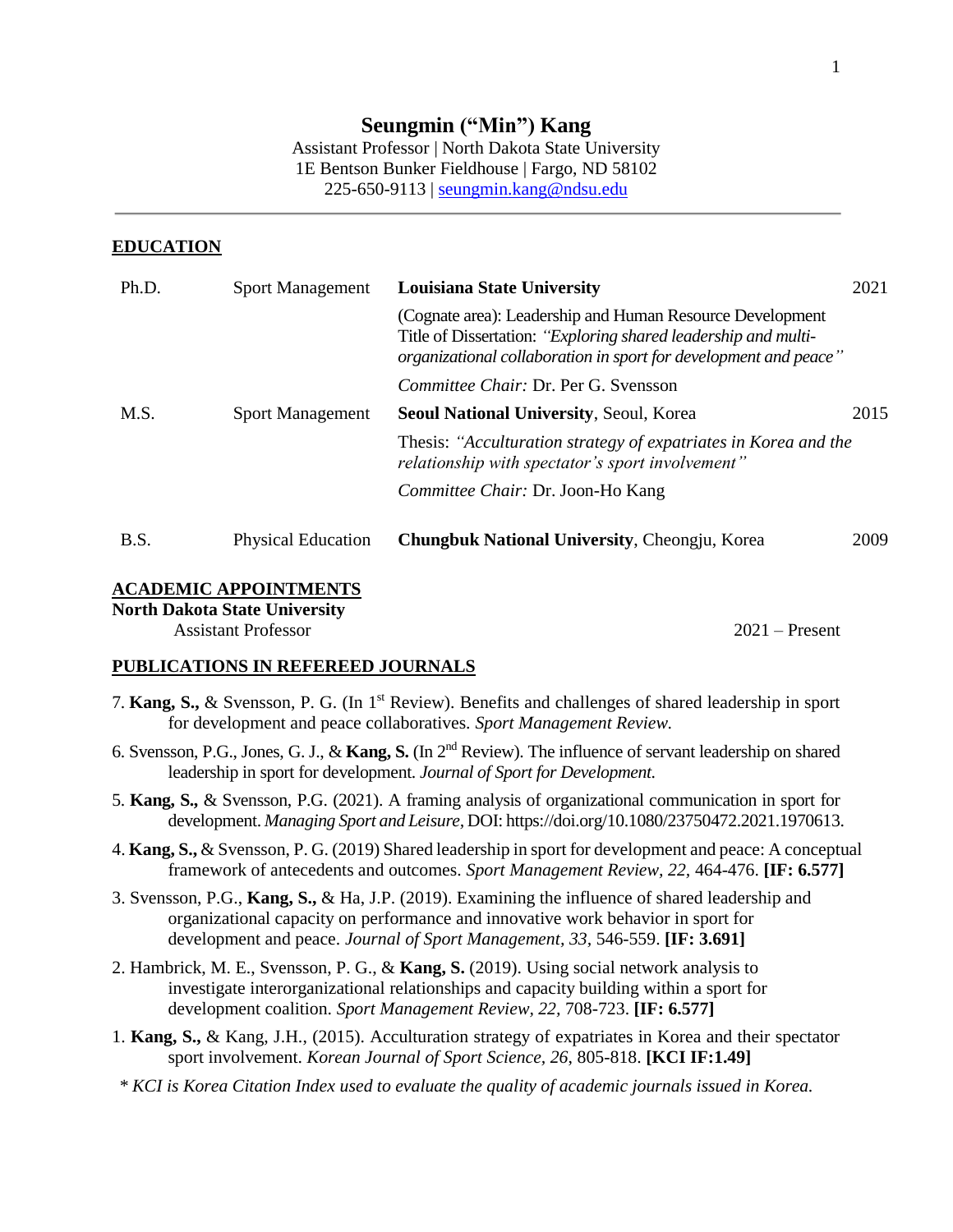#### **CONFERENCE PRESENTATIONS**

- 15. **Kang, S.** (2021, June). Exploring the Role of Shared Leadership in Multi-organizational Sport for Development and Peace Collaboratives. 2021 North American Society for Sport Management Conference.
- 14. **Kang, S.,** & Svensson, P. G. (2020, December). Analyzing Frames of Sport and Development in Sport for Development and Peace. 2020 Sport Management Association of Australia and New Zealand Conference. Virtual Conference.
- 13. Seifried, C., Martinez, J. G., Svensson, P. G., Otto, M., **Kang, S.,** & Demiris, T. (2020, February). Doctoral Student and Master's Research Assistantship Recruiting: Tip for Developing Recruitment Information, Open Houses, and Website. 2020 Commission on Sport Management Accreditation Conference. Baton Rouge, LA.
- 12. **Kang, S.,** Svensson, P. G., & Jones, G. J. (2019, August). Network resources matters: A mixedmethods study of high-resource sport for development and peace organizations. 2019 Asian Association for Sport Management Conference. Tokyo, Japan.
- 11. Svensson, P. G., **Kang, S.,** Andersson, F. O., & Faulk, L. (2019, August). An investigation of the relationship between social entrepreneurship and organizational capacity in sport for development and peace. 2019 Asian Association for Sport Management Conference. Tokyo, Japan. **\*** *Winner of the 2019 AASM Conference Outstanding Abstract Award*
- 10. **Kang, S.,** & Svensson, P. G. (2019, June). Accountability in sport for development and peace: An application of the nonprofit virtual accountability index. 2019 North American Society for Sport Management Conference, New Orleans, LA.
- 9. Svensson, P. G., & **Kang, S**. (2019, June). The curious case of financial capacity and vulnerability in sport for development and peace. 2019 North American Society for Sport Management Conference, New Orleans, LA.
- 8. **Kang, S.,** & Svensson, P.G. (2018, September). Examining the influence of shared and servant leadership on organizational performance in sport for development and peace. 2018 European Association for Sport Management Conference, Malmö, Sweden. **\*** *Winner of the 2018 EASM Conference Best Research Paper Award*
- 7. Svensson, P. G., & **Kang, S.** (2018, June). Examining shared leadership in a sport for development and peace coalition. 2018 North American Society for Sport Management Conference, Halifax, Canada.
- 6. **Kang, S.,** Anderson, A., Svensson, P.G., Dixon, M.A., & Wegner, C.E. (2018, June), Exploring unintended negative consequences in refugee-focused sport for development programs. 2018 North American Society for Sport Management Conference, Halifax, Canada.

### *\* Winner of the Best Research Proposal Award at Southern Sport Management Doctoral Research Symposium*

- 5. **Kang, S.** (2017, May). Examining representations of sport in sport-for-development: A critical discourse analysis of the language used by organizations to communicate sport and physical activities. 2017 North American Society for Sport Management Conference, Denver, CO.
- 4. **Kang, S.** (2017, March). Shared leadership in sport-for-development organizations. 2017 Southern Sport Management Doctoral Research Symposium, Gainesville, FL.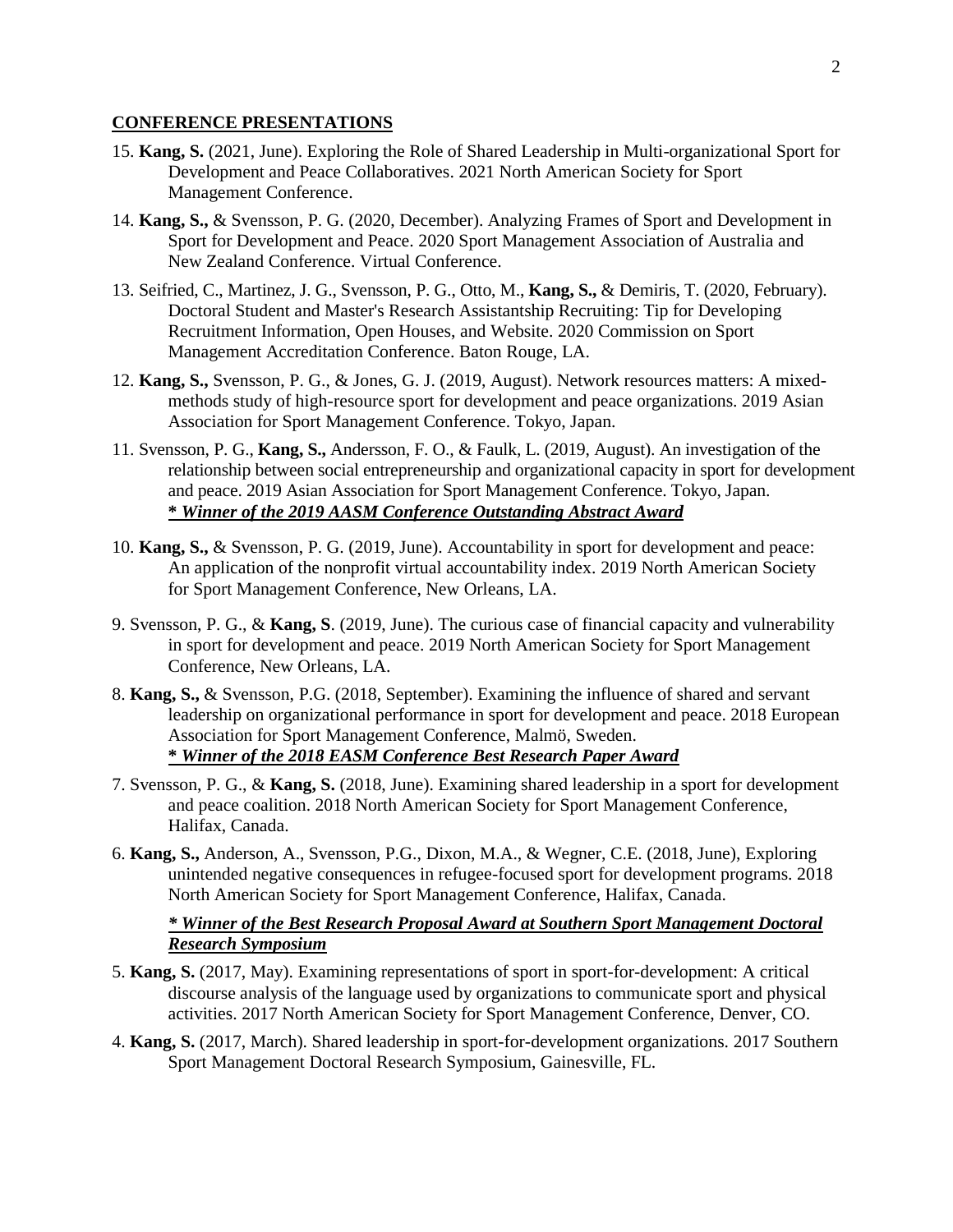- 3. **Kang, S.** (2017, February). Shared leadership in sport-for-development. Applied Sport Management Association Annual Conference. Baton Rouge. LA.
- 2. **Kang, S.** (2015, March). Double-sidedness of Olympic legacy: A case of Korea. The International Olympic Academy Seminar. Kanoya, Japan.
- 1. **Kang, S.** (2014, October). Acculturation strategy of expatriates in Korea and the relationship with spectator's sport involvement. Annual Graduate Research Interaction Day. Seoul National University, Seoul, Korea.

#### **OTHER CONFERENCES ATTENDED**

| Muhammad Ali Center Athletes and Social Change Forum                                   | <b>Virtual Conference</b> | 2020 |
|----------------------------------------------------------------------------------------|---------------------------|------|
| Korean American Association for Sport Management (KAASM)'s<br><b>Annual Conference</b> | <b>Virtual Conference</b> | 2020 |
| Southern Sport Management Doctoral Research Symposium                                  | Columbia, SC              | 2018 |
| Southern Sport Management Doctoral Research Symposium                                  | Gainesville, FL           | 2017 |
| Dream Together Master Forum 2014                                                       | Seoul, Korea              | 2014 |
| Dream Together Master Forum 2013<br>Seoul, Korea                                       |                           | 2013 |
| The 25 <sup>th</sup> International Sport Science Congress                              | Suwon, Korea              | 2013 |
| <b>HONORS &amp; AWARDS</b>                                                             |                           |      |
| Graduate Writing Award, American Kinesiology Association (AKA)                         |                           |      |
| Outstanding Abstract Award, Asian Association for Sport Management (AASM)              |                           |      |
| Lee Jeoung Hak Award, Korean American Association for Sport Management (KAASM)         |                           |      |
| Best Conference Research Paper, European Association for Sport Management (EASM)       |                           |      |

- Best Research Proposal Award, Southern Sport Management Doctoral Research Symposium 2017
- Study Abroad Scholarship at University of Tennessee, Korea Foundation for the Next Generation Sport Talent (NEST) (\$ 20,000) 2012
- Dean's list, College of Natural Sciences, Chungbuk National University 2007-2009 Summer Research Award in Europe, Chungbuk National University (\$ 5,000) 2008 Scholarship for Academic Excellence, Chungbuk National University 2005-2009

## **GRANT ACTIVITY**

- **Kang, S.** (2019). Louisiana State University School of Kinesiology Graduate Student Travel Award. Funded in the amount of \$ 756.
- **Kang, S.** (2019). Lee Jeoung Hak Award, Korean American Association for Sport Management (KAASM) Funded in the amount of \$ 500.
- **Kang, S.** (2018). Louisiana State University School of Kinesiology Graduate Student Travel Award. Funded in the amount of \$ 2,435.
- **Kang, S.** (2018). Louisiana State University School of Kinesiology Graduate Student Travel Award. Funded in the amount of \$ 1,000.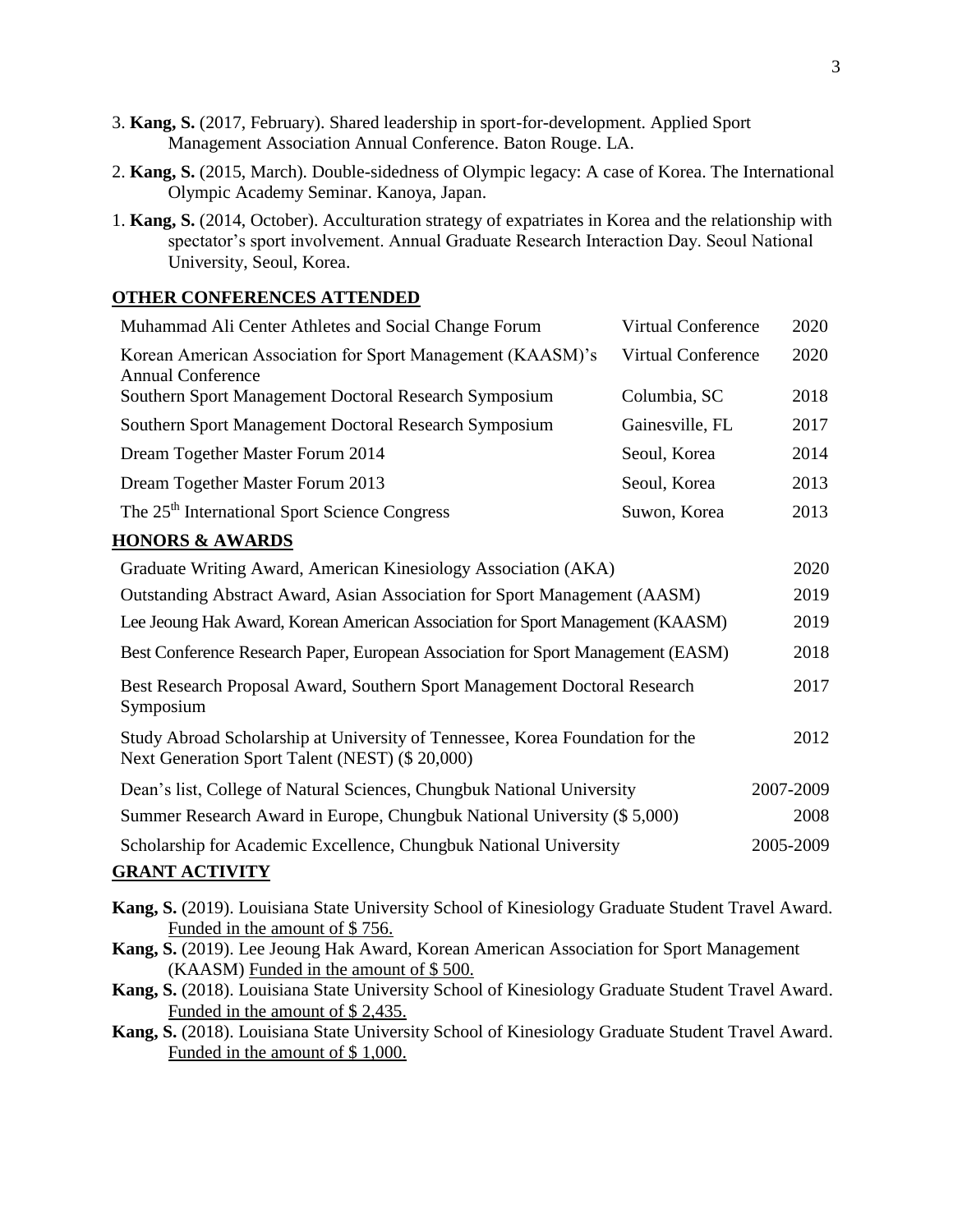- **Kang, S.** (2018). Louisiana State University College of Human Sciences & Education (CHSE) Dean's Graduate Assistant (GA) Travel Incentive Grants for the Engagement in Research Fund. Funded in the amount of \$ 500.
- **Kang, S.** (2018). Louisiana State University Graduate School's Travel Award. Funded in the amount of \$ 450.
- **Kang, S.** (2018). Louisiana State University School of Kinesiology Graduate Student Travel Award. Funded in amount of \$ 827.
- **Kang, S.** (2017). Louisiana State University Graduate School's Travel Award. Funded in the amount of \$ 700.
- **Kang, S.,** Anderson, A. J., & Ahn, N.Y. (2017). Southern Sport Management Doctoral Research Symposium Student Group Research Award. Funded in the amount of \$ 1,000.
- **Kang, S.** (2017). Louisiana State University School of Kinesiology Graduate Student Travel Award. Funded in the amount of \$ 112.

#### **TEACHING EXPERIENCE**

North Dakota State University, Fargo, ND 2021-Present

Assistant Professor, Health, Nutrition, and Exercise Sciences

HNES 190 Introduction to Sport Management

Louisiana State University, Baton Rouge, LA 2016-2021

Graduate Assistant, School of Kinesiology

| Course Title                                             |
|----------------------------------------------------------|
| KIN 3802: Program and Event Management                   |
| KIN 2530: Sport in Society                               |
| KIN 1155: Beginner Jogging                               |
| KIN 7574: Qualitative Research in Kinesiology            |
| KIN 7516: Organizational Behavior and Theory Development |
| KIN 3801: Financial Issues in Sport                      |
| KIN 3800: Ethical and Legal Issues in Sport              |
| KIN 2530: Sport in Society                               |
| KIN 2513: Professional Development in Sport              |
| KIN 2501: History and Philosophy of Kinesiology          |
|                                                          |

#### **PROFESSIONAL EXPERIENCE**

**Physical Education Teacher**, Moonwon Middle School, Seongnam, Korea 2016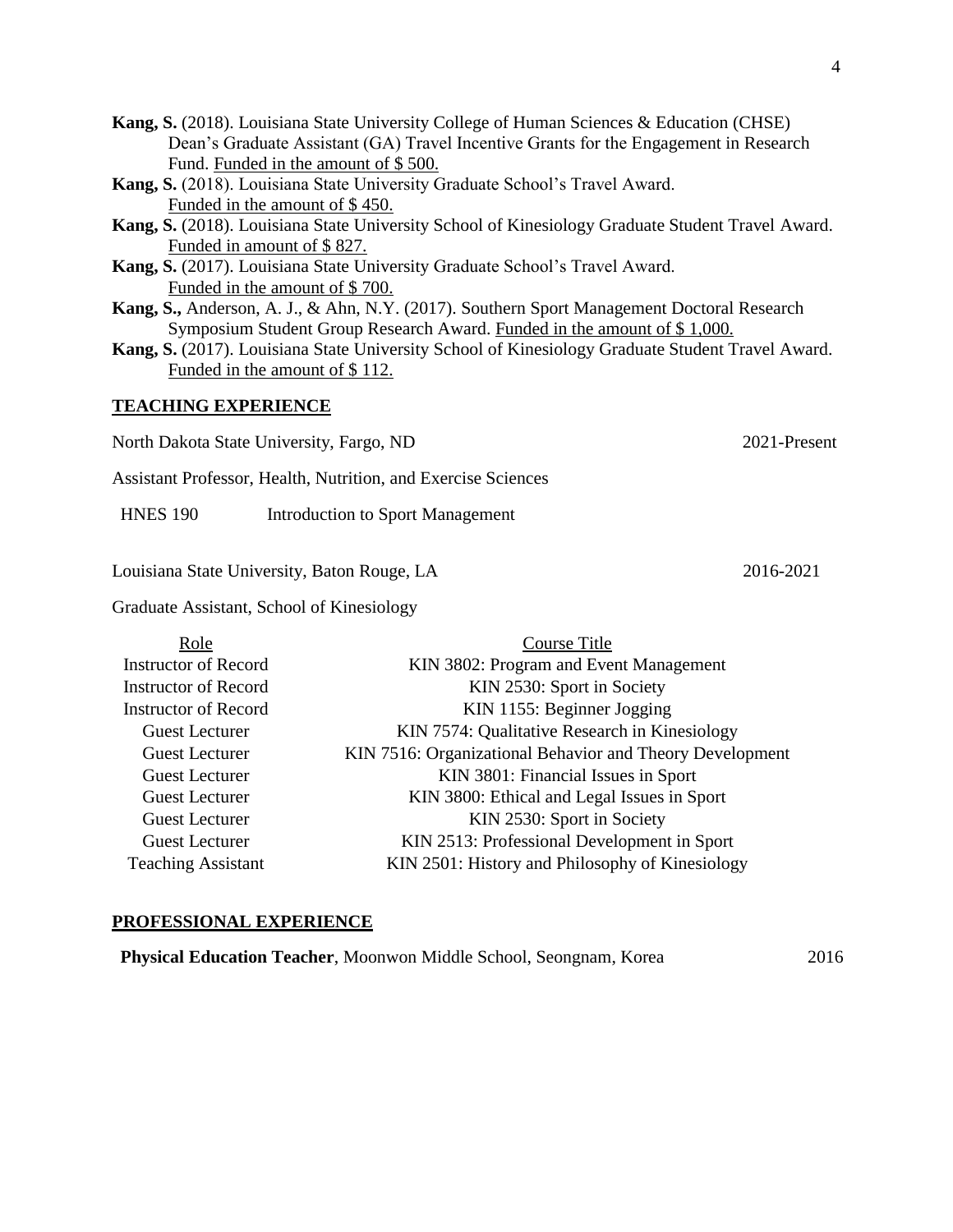| Sponsor Manager, Incheon Asian Games Organizing Committee, Incheon, Korea                                                                                                                                                                                                                             | 2014             |
|-------------------------------------------------------------------------------------------------------------------------------------------------------------------------------------------------------------------------------------------------------------------------------------------------------|------------------|
| Executed and protected rights of domestic and international sponsors<br>Established anti-ambush marketing guidelines of the game<br>Established advertisement guidelines in 49 competition venues<br>Designed and provided brand protection training sessions for volunteers and<br>sport federations |                  |
| Cooperated with the Olympic Council of Asia (OCA)                                                                                                                                                                                                                                                     |                  |
| Intern, Indoor Asian Games Organizing Committee, Incheon, Korea<br>Implemented game management system (GMS)                                                                                                                                                                                           | 2013             |
| Soccer Coach, Yatap Middle School, Seongnam, Korea                                                                                                                                                                                                                                                    | 2011-2012        |
| Lieutenant, the 705 Commando Regiment, Korea Army                                                                                                                                                                                                                                                     | 2009-2011        |
| R.O.T.C Cadet, Korea Army, Cheongju, Korea                                                                                                                                                                                                                                                            | 2006-2008        |
| PROFESSIONAL SERVICE                                                                                                                                                                                                                                                                                  |                  |
| <b>University</b>                                                                                                                                                                                                                                                                                     |                  |
| Undergraduate Research Judge, Louisiana State University                                                                                                                                                                                                                                              | 2019             |
| Faculty Representative, Internship Information Meeting, New Orleans                                                                                                                                                                                                                                   | 2017             |
| Saints/Pelicans<br>International Student Mentor, Seoul National University                                                                                                                                                                                                                            | 2013             |
| <b>Sport Industry</b>                                                                                                                                                                                                                                                                                 |                  |
| Volunteer, Sport for Good Coalition Youth Sport Day, New Orleans, LA                                                                                                                                                                                                                                  | 2016             |
| Volunteer Manager, Seoul Sunday International Soccer League, Seoul, Korea                                                                                                                                                                                                                             | 2013-2015        |
| Volunteer, PyeongChang Winter Special Olympics, PyeongChang, Korea<br>Volunteer, FISA World Rowing Championships, Chungju, Korea                                                                                                                                                                      | 2013<br>2013     |
| Volunteer Taekwondo Instructor, Manila and Mindore, the Philippines                                                                                                                                                                                                                                   | 2006             |
| Volunteer PE Teacher, Chungbuk Orphanage, Cheongju, Korea                                                                                                                                                                                                                                             | 2006             |
| <b>Manuscript Review (Ad Hoc Manuscript Reviewer)</b>                                                                                                                                                                                                                                                 |                  |
| Journal of Sport for Development                                                                                                                                                                                                                                                                      | 2021             |
| Nonprofit Management & Leadership                                                                                                                                                                                                                                                                     | 2021             |
| PROFESSIONAL MEMBERSHIPS                                                                                                                                                                                                                                                                              |                  |
| Sport Management Association of Australia & New Zealand (SMAANZ)                                                                                                                                                                                                                                      | $2020$ – Present |
| Commission on Sport Management Accreditation (COSMA)                                                                                                                                                                                                                                                  | $2019$ – Present |
| Korean American Association for Sport Management (KAASM)                                                                                                                                                                                                                                              | $2019$ – Present |
| Asian Association for Sport Management (AASM)                                                                                                                                                                                                                                                         | $2019$ – Present |
| European Association for Sport Management (EASM)                                                                                                                                                                                                                                                      | $2018 - 2019$    |
| <b>Applied Sport Management Association (ASMA)</b>                                                                                                                                                                                                                                                    | 2017             |
| North American Society for Sport Management (NASSM)                                                                                                                                                                                                                                                   | $2016$ – Present |
| The Football Collective                                                                                                                                                                                                                                                                               | $2016$ – Present |
|                                                                                                                                                                                                                                                                                                       |                  |